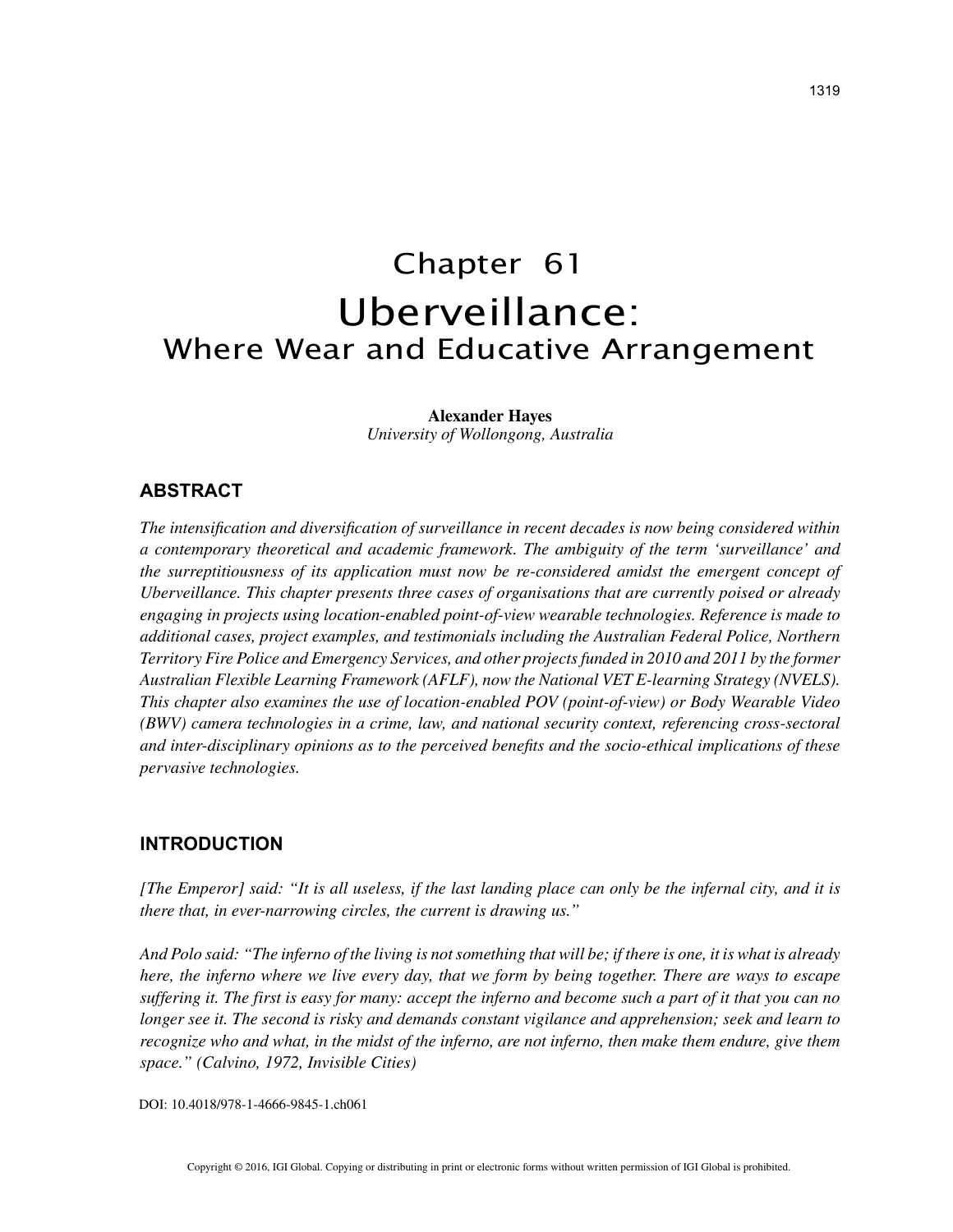# **BACKGROUND**

### **Memory**

Picture a domestic setting in the 1970s.

Sydney, Australia throbbed under the self-determination of the tune in, dropout culture and the soapbox debates strayed left and right as far as public tolerance would allow. Telephones were wired to the wall, spin dialled and publicly coin dependent. Dogs roamed free, unidentifiable until someone visited the local pound. The faux-wood panelled television set peddled sitcom have-it-now culture. Police officers wore two-way radios and carried Smith & Wessons.

Fast forward to 2012.

Parents know more of their family's lives through an online website designed originally to unite college sweethearts. Everyone owns a mobile phone or two and sometimes even three. Dogs are chipped, de-sexed, voice-boxed and confined to yards as are children confined to their living rooms. Long division is a practice lost to the electronic calculator.

DIY drone hobbyists gather on local town ovals.

Police officers and security agency personnel wear high definition location enabled video recorders for evidence gathering, as do teachers in educational organisations.

Have we progressed as a society over the last 30 years or have we lost the ability to think outside of the networked grid? Amidst our hyper-connectivity does anyone give himself or herself long enough to review what has been, what is happening and where we want to be?

## **SURVEILLANCE**

We could, upon reflection, conclude that we now live in a society besieged by a technological omnipresence born of dystopia and intense paranoia.

We might also draw conclusions that communities in all parts of the world are constantly teetering between peaceful citizenship and utter chaotic anarchy, as if in a state of schizophrenia so acute that the very architectures they inhabit have become cells of their own Orwellian incarceration.

*In many countries camera surveillance has become commonplace and ordinary citizens and consumers are increasingly aware that they are under surveillance in everyday life. Camera surveillance is typically perceived as the archetype of contemporary surveillance technologies and processes. While there is sometimes fierce debate about their introduction, many others take the cameras for granted or even applaud their deployment. Yet what the presence of surveillance cameras actually achieves is still very much in question. International evidence shows that they have very little effect in deterring crime and 'in making people feel safer' but they do serve to place certain groups under greater official scrutiny and to extend the reach of today's 'surveillance society'. (Doyle et al., 2011)*

We could also, as optimists, consider that we have as a society developed a better sense of who we are as humans as a result of surveillance technologies, by being able to observe others at work, play and in public places volunteered to the interweb.